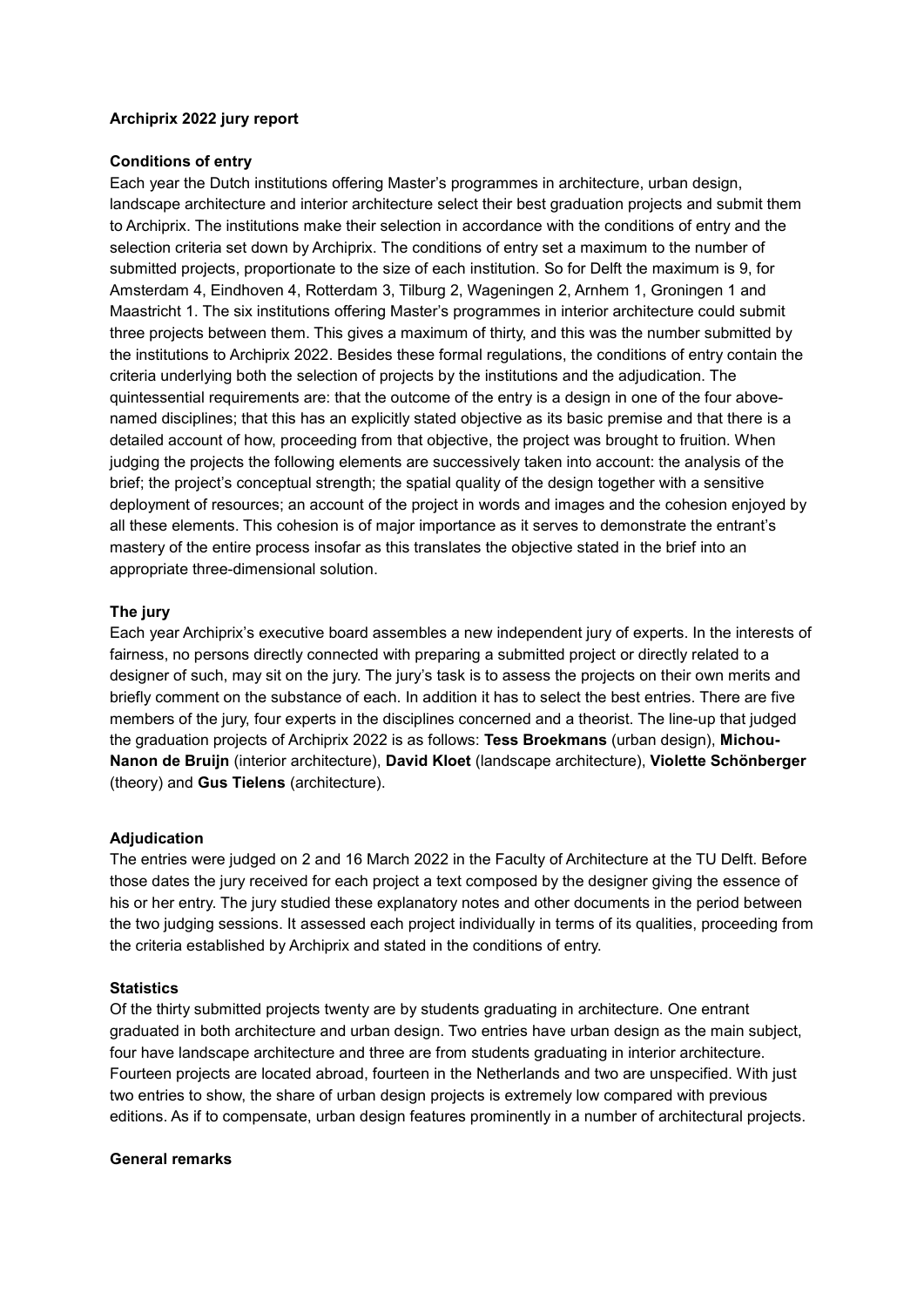The jury identified a number of more general trends outlined below. Its members were requested to reflect, from their position in professional practice, on the selection of the best student design projects of the past academic year. So these remarks are mainly for the benefit of the institutions concerned. They are to be read as critical comments on the state of the education and focus of those institutions. The jury also identified mainstream trends among the projects that stand out without necessarily eliciting a value judgement.

## **Committed designers**

The majority of the projects exhibit their designers' firm commitment to the world around them. This is an encouraging tendency. Equally encouraging is the down-to-earth nature of many of the projects; these adopt a positive stance on change and what it can mean. The role played by physical space in precipitating change demands a high degree of subtlety, something observable in a number of projects. Surprisingly, given our 'makeable society', projects addressing the major challenges relating to urbanization, climate, nature and energy in Europe are thin on the ground, while there is ample commitment on socio-spatial issues elsewhere. So although there is every reason to tackle the major problems affecting our continent, that aspect is less prominent in this edition of Archiprix.

## **Urban design**

The entries from this discipline address key issues but often the research is stronger than its translation into a design. Interestingly, they include a re-evaluation of the ideology of the 1970s, with a strong focus on participation and the human scale. This would seem to elicit attractive solutions but the complexity of today's briefs requires more than that.

## **Landscape architecture**

The quality of the entries from this discipline varies greatly. The high scores come from projects from Delft and particularly Amsterdam. These projects, Reviving Ponds and Freshwater Farms, seek to connect with the major spatial briefs. The entries from Wageningen are disappointing this time round. Other than in the past, they fail to address any of today's big challenges and lack the depth normally associated with Wageningen's graduation work.

## **Interior architecture**

The graduation work is best characterized in this context as lightweight yet sympathetic and appealing. The projects fail to attain the depth, degree of complexity and/or impact typifying most projects from the other disciplines.

## **Architecture**

By far the largest category of projects, and certainly the most varied, are by architecture graduates. Remarkably, these include no less than four museum designs, a large percentage indeed.

## **Trends**

## *Handling of materials*

A remarkable number of entries show a profound attention to the use of materials and the act of making. It is encouraging to see the value of the production process being appreciated, not least because the making process is one of the keys to a new and more sustainable mode of building.

## *Activism*

The current generation is aware of the impact designers could or would like to have on social briefs. The jury is struck by the fact that these projects only really get interesting when this subject is developed with a degree of subtlety. The more outspoken projects are often two-dimensional. Activism can be expressed in different ways: socially, from female-friendly cities to the living conditions of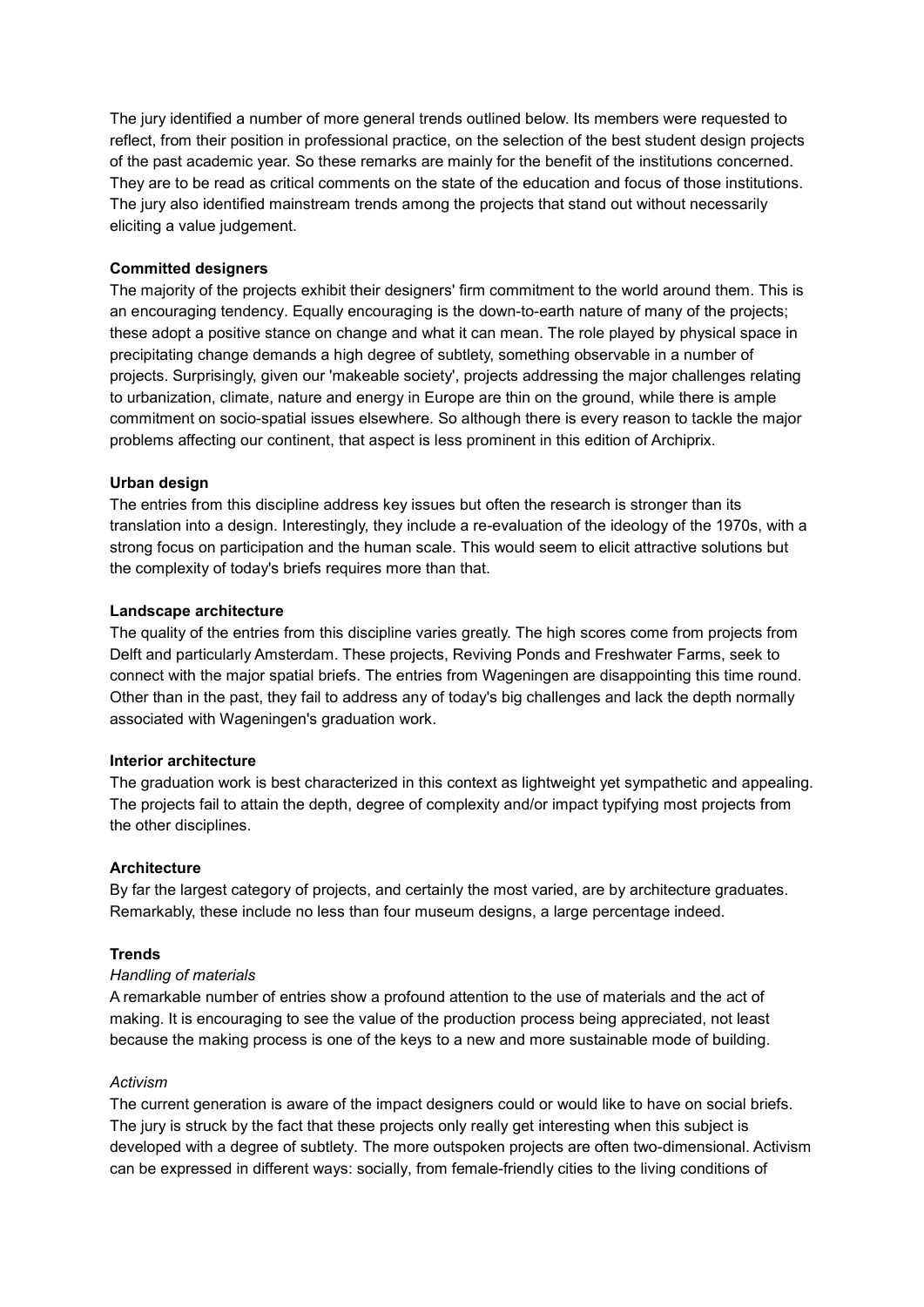migrant workers; in climate-related issues; and in sustainability, such as in the Rotterdam docks. But designers are also engaged on the micro level, as expressed in participatory design processes.

#### *Museums*

The interesting thing about the museum projects is that, despite the great variety, they all fundamentally call the concept of the museum into question and gives it a new spin. As a rule this is not just about the museum's functioning but also about its relationship with the local residents and/or those using it.

#### **From research to design**

If the research generally speaking is well developed and interesting, its translation into a design is less successful on average. This is worrying, since this is work done by graduates from the premier institutions in that field. Another matter of concern is that some designers think they can do it all. A greater focus on the design itself would help that expertise to develop better. In many cases the research (and often the design as well) is presented and supported in superbly produced books. It is fantastic whenever the whole comes across as a completed puzzle in which all elements - brief, research, spatial concept and development - combine seamlessly. This is something we see in the winning projects.

#### **Prizes and mentions**

The jury has awarded two first prizes, a second prize and an honourable mention. This sees the jury honouring four utterly different projects, each of which in its own way makes an inspiring contribution to the field of spatial design.

#### Shared first prize (in alphabetical order)

# **Decolonising the City: Public Space as Cultural Resistance in Santiago de Chile**, designed by **Tessa Koenig Gimeno**, TU-Delft

This activist project to transform Plaza Italia in Santiago de Chile into a stage for demonstrations and rallies shows to perfection how the public realm can accommodate cultural protest. The socially relevant brief is convincingly translated into a vibrant layered design with the character of a manifesto, an architectural provocation.

## **Freshwater farms on saline soils**, designed by **Lieke Jildou de Jong**, AvB Amsterdam

The landscape architectural project offers an inspiring perspective for seed potato production in the Noord-Groningen region. It resolves all the key issues collectively and adds a supremely poetic layer to the landscape. In a process spanning several decades, this 'new farming' in a new production landscape is worked up meticulously and plausibly into a comprehensive circular project.

#### Second prize

## **Earthworks**, designed by **Anna Zań**, AvB Amsterdam

The well-balanced, perfectly targeted combination of aesthetics, material expression, education and development strategy provides a seamless response to the challenge of transforming the former ENCI cement works at Maastricht. The project is acutely relevant to this depopulating region.

# Honourable mention

#### **Imagining Rotterdam**, designed by **Marinda Verschoor**, AvB Rotterdam

Inspired by the methods of Piranesi, this exceptional entry compresses a number of temporal strata into a single layer. The spatial, theoretical and historical study into the Boompjes boulevard in Rotterdam fuels the discourse on the city and is suitable for general application as a method for redeveloping existing sites.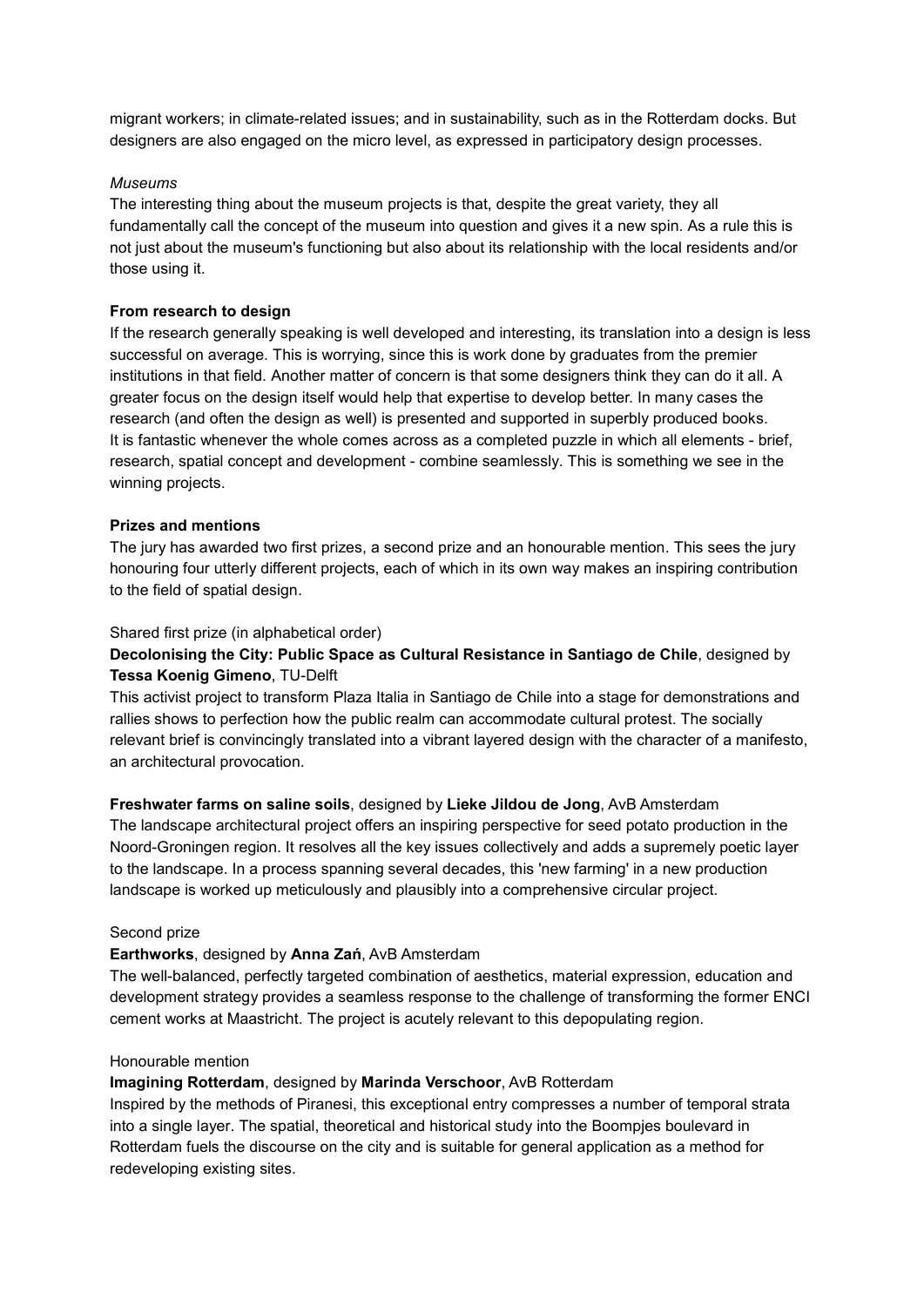## **THE GRADUATION PROJECTS**

## **A\_Topia - Andrea Cavaggion**

*Place of education: TU-Eindhoven*

*Specialization: architecture*

*Tutors: Juliette Bekkering, Christina Nan*

Projected at the ferry stop at Katendrecht in Rotterdam, this design combines a data centre, a maker space and dwellings in a hybrid building complex. It is a fascinating choice of brief. The ambition of translating the open-source approach of the digital world to the physical domain is extremely compelling. The idea of reducing the most technical facilities to the human scale is a relevant one. In view of the thought-provoking premise and the excellent study, the development of what in itself is an innovative space plan seems somewhat tame. The design fails to fully unite the physical and the virtual. The idea of a shared maker space as the heart of the complex is fine in itself. However, the promise held out by the study fails to materialize in its translation into a design. It is unclear how the various components relate and how the underlying practical issues, such as the privacy and security of the data centre, are resolved.

# **An Architecture of Enablement: A Participatory Housing Process for Addis Ababa, Ethiopia - Zhuo-ming Shia**

*Place of education: TU-Delft*

*Specialization: architecture*

## *Tutors: Nelson Mota, Frank Schnater, Harald Mooij, Vanessa Grossman*

The socially relevant brief is to develop a model offering appropriate social housing to the people of Addis Ababa in Ethiopia. An extremely broad and well-executed study has provided a serviceable tool kit to tackle the job. It unfolds a participatory decision-making process in which the architect has a crucial role. The superbly presented result is a mature, credible design. It is not entirely clear how the participatory aspect is organized, as it seems limited to the frontage. The exceedingly detailed design has an honest aesthetic and is fully formed with sufficient attention paid to encounter and the relationship between public and private.

## **An Entr'acte on the Sphinx - Mehdi Mousavi**

*Place of education: AvB Maastricht*

*Specialization: interior architecture*

# *Tutor: Ekkehard van Roosendaal*

This interior architecture project is for the redesign of De Sphinx arcade in Maastricht using a threepart scenic intervention. The designer seeks to present passers-by with points of contact using a number of basic architectural qualities. The design takes three themes - desire, progress and boredom - and develops these in accordance with Walter Benjamin's analyses of arcades. This is a fascinating brief in itself. However, the autobiographical project is hard to fathom and the storyline difficult to follow. It is unclear how the simple design relates to the brief.

## **Architecture on Demand - Koen Huijs**

*Place of education: AAS Tilburg*

## *Specialization: architecture*

## *Tutors: Iwan Westerveen, Pieter Veenstra, Jan Willem van Kuilenburg*

This project intends to give the Japanese more control over their living conditions by means of huge rhizomatic timber structures. Within these structures, inspired by Metabolism, residents can develop and reposition their own living spaces. This increased control is to give residents the opportunity to escape the social pressures of Japanese life. The designer's enthusiasm for his subject is infectious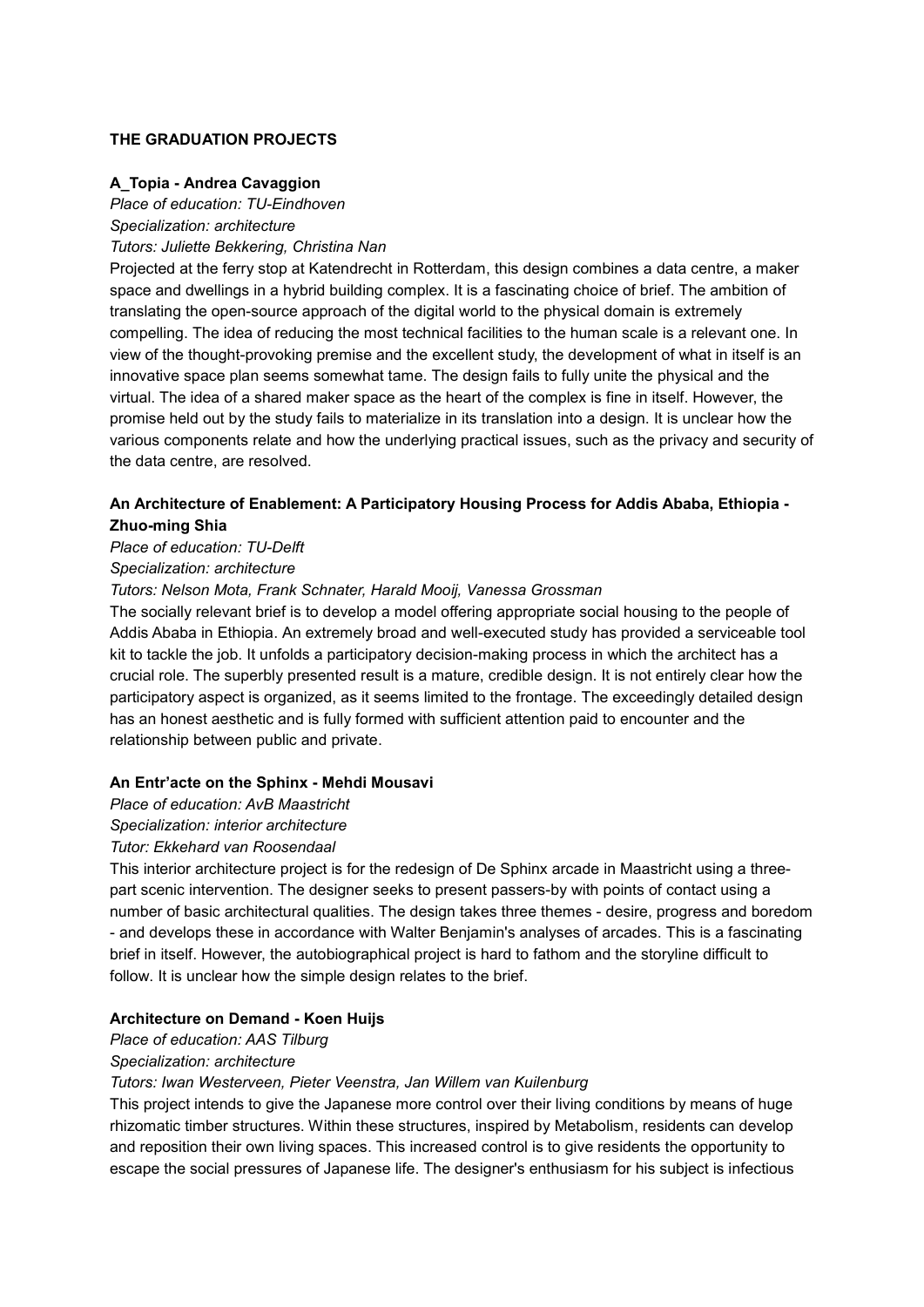and is effectively conveyed in the intriguing presentation. The tactic of regarding the Japanese concept of Metabolism as an opportunity to resolve the existing sociological issues is interesting, but the developed solution is not immediately convincing.

# **Decolonising the City: Public Space as Cultural Resistance in Santiago de Chile - Tessa Koenig Gimeno**

# *Place of education: TU-Delft*

# *Specialization: architecture*

## *Tutors: Daniel Rosbottom, Sam de Vocht, Mauro Parravicini, Mark Pimlott*

This activist project to transform Plaza Italia in Santiago de Chile into Plaza Dignidad (Dignity Square) is a masterly demonstration of how the public realm can accommodate cultural protest. And this is precisely what it set out to do. The project's underlying history and societal relevance are presented in an exquisite book and then clearly and convincingly translated into a vibrant layered design. The various strata in the design make apposite reference to the turbulent history on site and that of Chile in general. Plaza Italia played a key role in the wave of protests sweeping the country in 2019. The decolonization process is partly given shape in an underground repository for statues. Often pulled down and defaced during the protests, these symbols of the country's colonial and military history are assembled together beneath a vast canopy in an underground public archive adjacent to the Metro entrance. The enormous plaza that has been designed is beautifully clad in compressed-earth paving blocks in a reference to Chile's rich geology. The plaza convincingly presents a space for cultural events. According to the design account, Decolonising the City needs to be understood as a manifesto, a architectural provocation, which is how the jury has understood it and judged it accordingly.

#### **Denkbeelden van Rotterdam/Imagining Rotterdam - Marinda Verschoor**

## *Place of education: AvB Rotterdam*

## *Specialization: architecture*

## *Tutors: Jeroen Visschers, Bart Hollanders, Elsbeth Ronner, Lara Schrijver*

This exceptional graduation project presents a spatial theoretical-historical study into Rotterdam's Boompjes boulevard. Inspired by methods used by Piranesi, it compresses a number of temporal strata into a single layer. The superb presentation gives a new perspective on Boompjes assembled from buildings that once stood there, existing structures and new designs. The result is a real eyeopener; indeed, the boulevard could really have looked like this. You could regard it as a random image, but just that illustrates the breadth of thought behind this design. It cultivates an awareness that the Boompjes boulevard could indeed have had a different look, as in this new perspective. Beyond that, the image is the result of a strategy that can be applied elsewhere. All of this makes the project extremely valuable. The robust yet beguiling visualization contributes much to stimulating thinking about the future spatial development of the place and the autonomous power of architecture. As such, the designer has achieved the stated aim of encouraging a thoughtful approach to the spatial qualities of a site by offering inspirational points of application for a possible future.

## **Dynamic Thresholds - an architectural ecosystem - Nick van Dijke**

## *Place of education: AAS Tilburg*

## *Specialization: architecture*

## *Tutors: Jackel Henstra, Jan Willem van Kuilenburg, Pieter Feenstra*

This design constructs a residential organism in the 't Zand neighbourhood in Tilburg. It is mainly intended to cater to the needs of the growing group of people suffering from loneliness - a relevant brief given the increasing numbers of one-person households. The organism is assembled from a series of spaces that can be adapted to suit different uses. A study into behavioural profiles relating to loneliness has been translated into five micro-living environments, each with its own character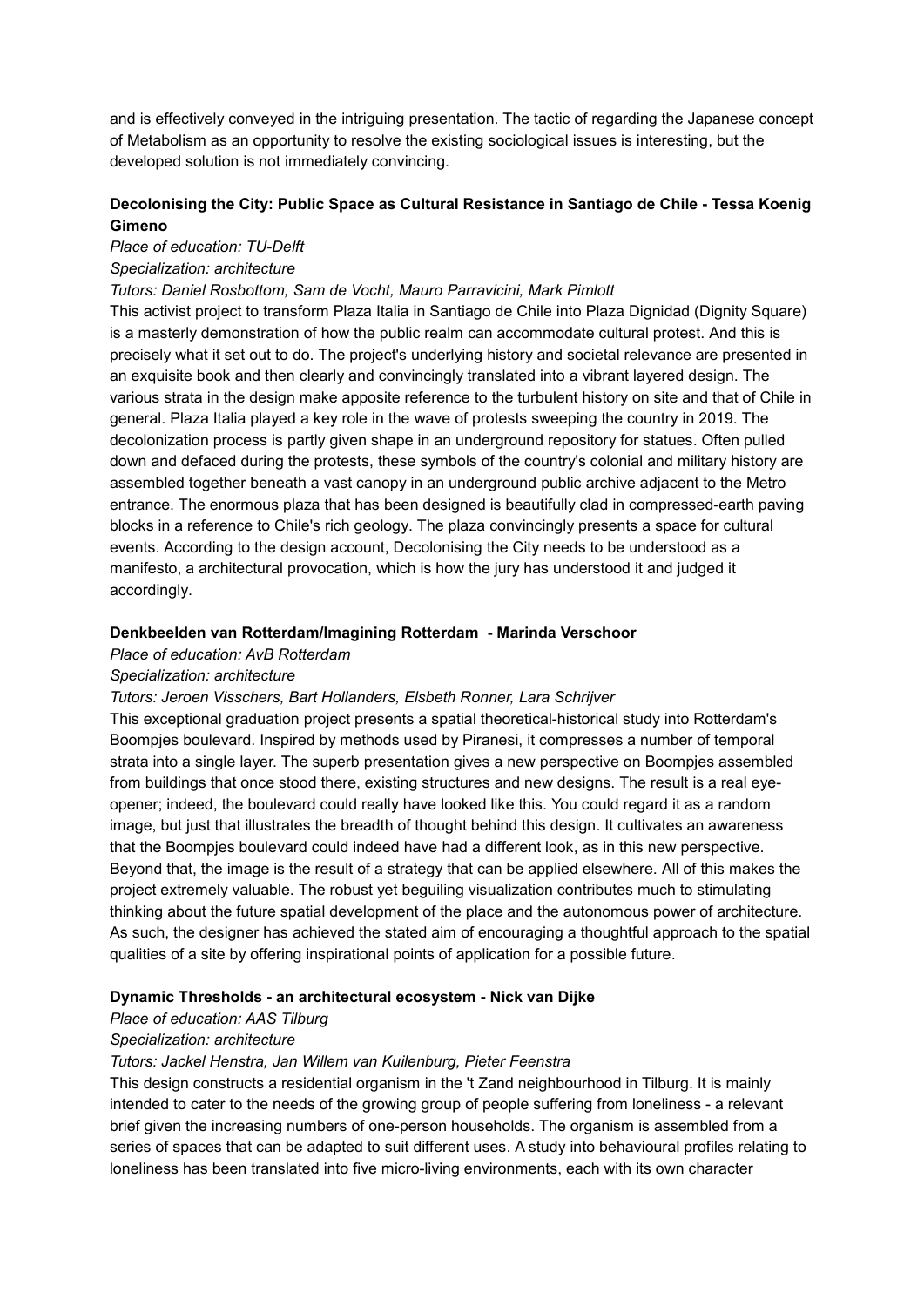depending on the needs of its residents. The project's qualities reside in its quest for a solution and in the idea of the living-machine that seeks to facilitate its occupants instead of dictating how they behave. The design concentrates on the micro-scale. However, it lacks a critical approach to the concept of dwelling. The developed types fall back on the past, being almost exclusively variations on the one-family unit. Spatially, the design has little room to breathe and lacks the middle scale of communal facilities. That said, the complex spatial puzzle is deftly solved with a well-designed construction system.

#### **Earthworks - Anna Zań**

#### *Place of education: AvB Amsterdam*

#### *Specialization: architecture*

#### *Tutors: Uri Gilad, Hannah Schubert, Dingeman Deijs*

With this design for four objects on the site of the former ENCI cement works at Maastricht, the designer seeks to forge a new relationship with the materials our planet has to offer. Armed with the understanding this brings, the magnificently designed project is to contribute to the factory's new manufacturing profile, with a switch from cement to loam. The beautifully conceived architectural design is for four new constructions - the Wall, the School, the Tower and the Pavilion - all made with local raw earth. They are part of an educational process where artisanship and making are uppermost. The all-inclusive project is extremely relevant for this depopulating region and for repurposing the ENCI factory complex. A well-balanced and unerring combination of aesthetics, material expression, education and development strategy give a seamless response to the brief.

#### **Eens een eiland/Once an island - Hidde van der Grind**

## *Place of education: AvB Rotterdam*

#### *Specialization: urban design*

*Tutors: Dirk van Peijpe, Walter de Vries, Thijs van Spaandonk, Alexandra Sonnemans* This urban design project is all about the transformation of Rozenburg. Its aim is to combine the future of this town with the sustainable transition of the Rotterdam docks. The Port of Rotterdam has to be climate-neutral by 2050, a fact this project seizes upon as a golden opportunity to reunite Rozenburg with the docks. First off is a convincing study into the dockland transition. An interesting feature is the use of personal narratives to illustrate the transformation. The meticulously developed strategy has produced a well-wrought plan overall. The intention of combining living, working, town and port is admirable. If the future sketched in this project is compelling, its translation into a design is rudimentary and fails to fully come to life.

#### **Explicating Privacy - Arghavan Khaefi**

# *Place of education: TU-Eindhoven*

## *Specialization: architecture*

## *Tutors: Bernard Colenbrander, Hüsnü Yegenoglu, Sjef van Hoof*

The power of this architectural project resides in the impressive study and exquisite images, both of which make a worthy contribution to the discourse on privacy. In exploring the role of architecture in creating privacy, the designer has set herself a compelling task relevant to the profession and firmly rooted in the present. The study presents an inspiring welter of ideas and images on the theme of privacy. However, its translation into a design remains formal and traditional, lacking the conviction required to satisfactorily resolve the issues raised in the study.

## **Festivalscape: The Floating Pavilion - Pei-Jung Lee**

*Place of education: Artez Corpo Real Specialization: interior architecture Tutors: Eric de Leeuw, Lucia Luptáková*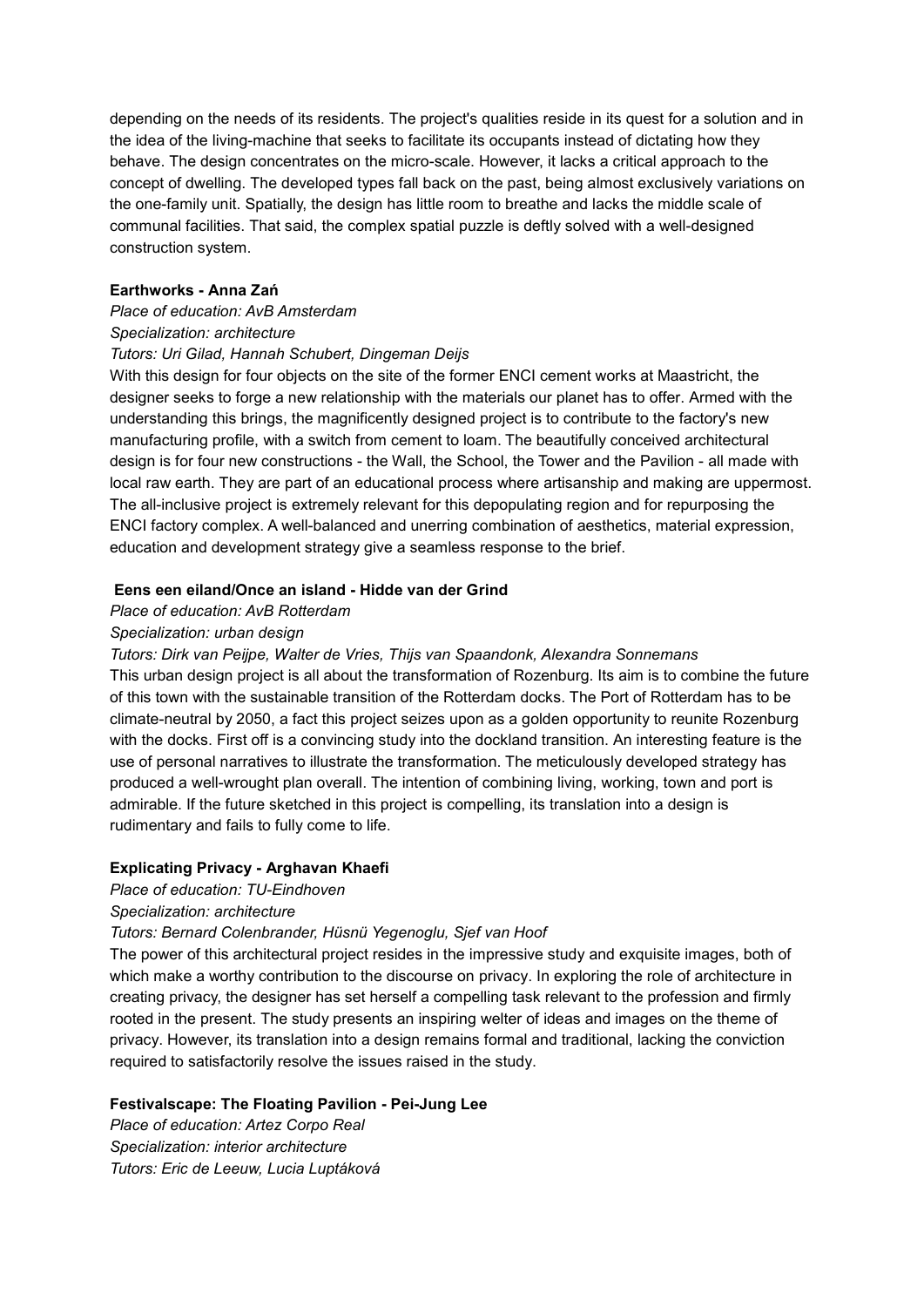The designed temporary pavilion consists of a fun construction kit that can be assembled in ever new configurations as space for a ritual. The project has its charms but lacks depth; the spatial design has little appeal.

#### **Ideal City - Karel van Zanten**

#### *Place of education: AvB Rotterdam*

*Specialization: architecture*

#### *Tutors: Claudio Saccucci, Dirk van der Meij, Margit Schuster, Marieke Kums*

This project sets out to redress the disturbed relationship between politics and the public by creating a space where the two can seek reconciliation. The brief is in perfect keeping with the present state of society and the ongoing task of renovating Binnenhof, home to the Dutch Parliament in The Hague. The design consists of a double wall enfolding the square alongside the second chamber of Parliament. The architecture is intended to mediate between politics and the public and bring them closer together. Regrettably the design seems to achieve the very opposite. Its ambience lacks the required optimism, rendering it more dystopian than utopian, not a context that would encourage the public to seek contact with politicians.

#### **Incompiuto - Luca Fiammetta**

#### *Place of education: TU-Eindhoven*

#### *Specialization: architecture*

#### *Tutors: David Gianotten, Maarten Willems, Ruurd Roorda*

In Italy, the countless unfinished buildings and structures, or 'incompiuto', are a major problem. The project seeks to give a second chance to one such incomplete work, the Blufi Dam in the Palermo area of Sicily, and help generate discussion of this phenomenon in general. The brief is a fantastic find. The projected repurposing of the gigantic unfinished dam is expressed in the design for a diversified programme that includes a 'social agricultural cooperative' with a production area and a communal market. However, the small scale of the design fails to connect with the massive scale of the dam. The mix of functions at this inhospitable place seems a fairly implausible solution. This fascinating location requires a project that could lock into it more firmly. Indeed, a temporary programme might have been more convincing.

#### **Intentions for the unintentional - Linde Keip**

#### *Place of education: WUR*

## *Specialization: landscape architecture*

## *Tutors: Rudi van Etteger, Paul de Kort*

This landscape architectural project addresses a brief that is as personal as it is difficult. Located in a vacant tract of land in Leipzig, the design seeks to retain the informal qualities of vacant land when redeveloping it. The site is well chosen for the task at hand. That being said, the answer has primarily been sought in how to access the area. This approach is too limited. The time factor is insufficiently explored in the design brief, as is the development of a sublime nature. The chosen interventions are minimal, but lack the depth that would make them of real value; the brief calls for a broader and more radical approach. There are enough examples of this in practice, such as Louis Le Roy's Eco-Cathedral and Gilles Clément's Parc Henri Matisse.

## **Local Production Centraal Beheer - Natasha Cleaver**

#### *Place of education: TU-Delft*

#### *Specialization: architecture*

*Tutors: Mauro Parravacini, Paddy Tomesen, Nico Tillie*

This sympathetic architectural project concerns the repurposing of the Centraal Beheer office building in Apeldoorn. Designed in the late 1960s by Herman Hertzberger, this structuralist building was one of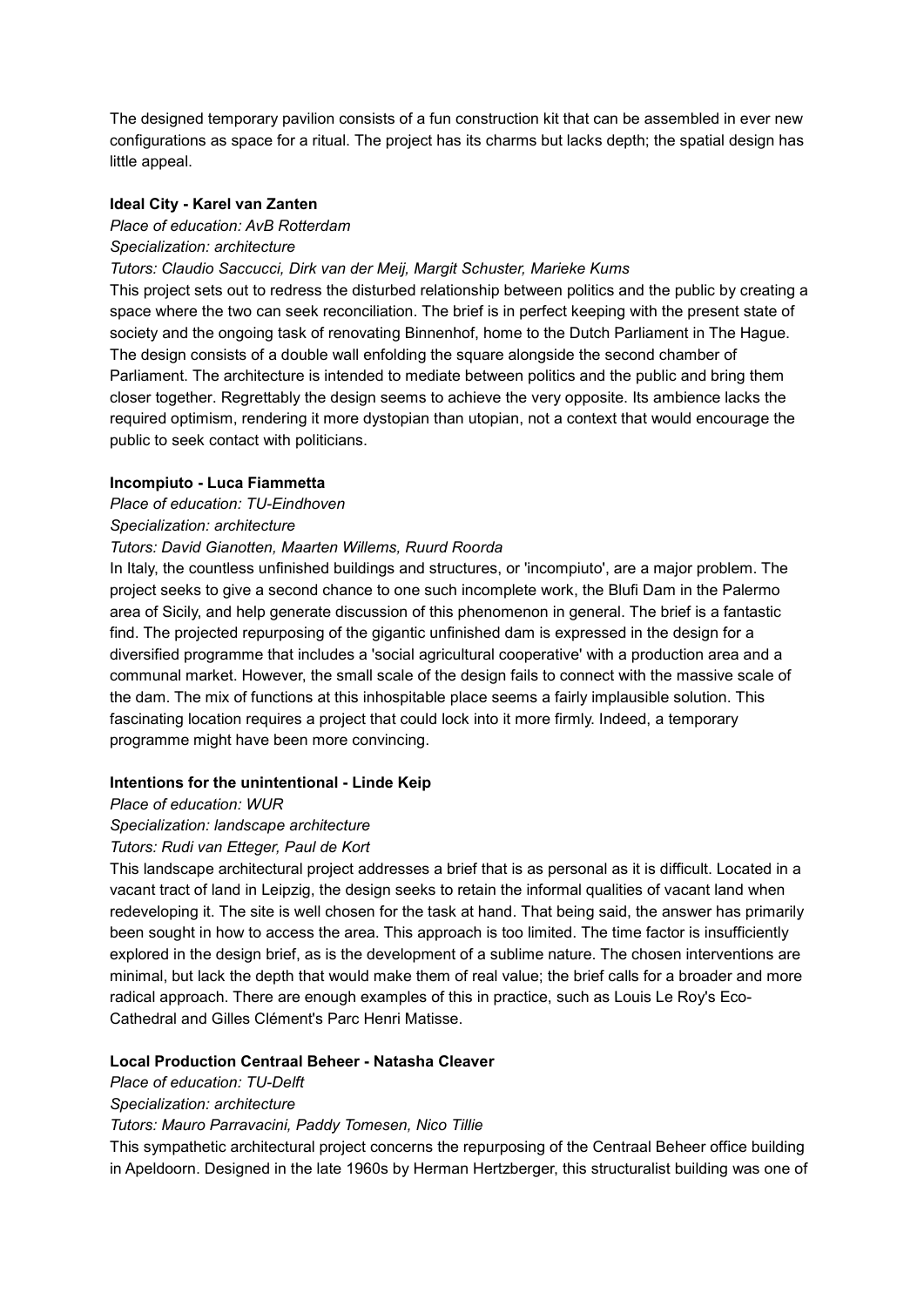the Netherlands' first open-plan offices. In this proposal, the building gets a second lease of life with a residential programme above ground-floor functions that are to stimulate the local production of renewable raw materials. Its new duty weds well with the building's 1970s ethos. The floor plans have been designed with great care. That said, the new architectural component lacks depth; the frontage in particular falls short of the qualities attained by the interior design.

# **Loiter City, Spatial Strategies to redefine a woman's place in a public realm - Divya Gunnam**

# *Place of education: TU-Delft*

# *Specialization: urban design*

## *Tutors: Caroline Newton, Els Bet*

Located in India, this activist urban design project offers proposals for transforming public space so that women feel safe and at home there. The jury is highly impressed by the choice of brief and the exhaustive study. This is a most compelling and relevant subject but also a difficult one. The analysis of the problem is right on target, as is the conclusion that the problem is mainly about the way people behave. Its designer is aware that the solution is not so much a question of redesigning public space. As a result, she justifiably proposes a broad range of measures, much like a toolbox. That said, her call for an inclusive public domain requires a more provocative design response. The brief includes a key spatial component that fails to fully materialize in the somewhat tame and rudimentary design.

## **Memorialis - Aron Wachelder**

# *Place of education: AvB Maastricht*

# *Specialization: architecture*

## *Tutors: Maikel Willems, Saar Meganck*

A route through the Kollenberg landscape in Sittard (NL) terminating at two pavilions is to act as an appropriate environment for funeral rites. The project has an admirable theme and is informed by the time-honoured aesthetics of funeral architecture. A beautiful book takes us through the making process in fine style. The presentation shows a thoughtfully designed pavilion that has been worked up in great detail, giving the rites appropriate physical form. The route is less effective, particularly in its interaction with the landscape. There are places where it succeeds in evoking an image of elegant long lines in the landscape. A more dynamic treatment at those places would have benefitted the brief as a whole. The hermetic pavilions also fail to properly relate to the landscape, although they do offer an appropriate context for the purpose at hand.

# **MODUS Museum: An Interactive Museum Experience - Bașak Günalp**

# *Place of education: TU-Delft*

# *Specialization: architecture*

# *Tutors: Nathalie de Vries, Paul Kuitenbrouwer, Sjap Holst, Sang Lee, Nicola Marzot*

The pleasure of making can be read all over this design for an interactive museum in Rotterdam's Tarwewijk neighbourhood. The designer seeks to escape the white-box image of the average museum and succeeds admirably. This museum must also provide space for encounter, the intention being that everyday life should be integrated within it. These goals will not be easy to achieve with the proposed programme, given the museum's isolated position away from the neighbourhood. Using art as a means to solve social problems seems too ambitious anyway. This does nothing to alter the fact that the beautifully presented design radiates an infectious optimism.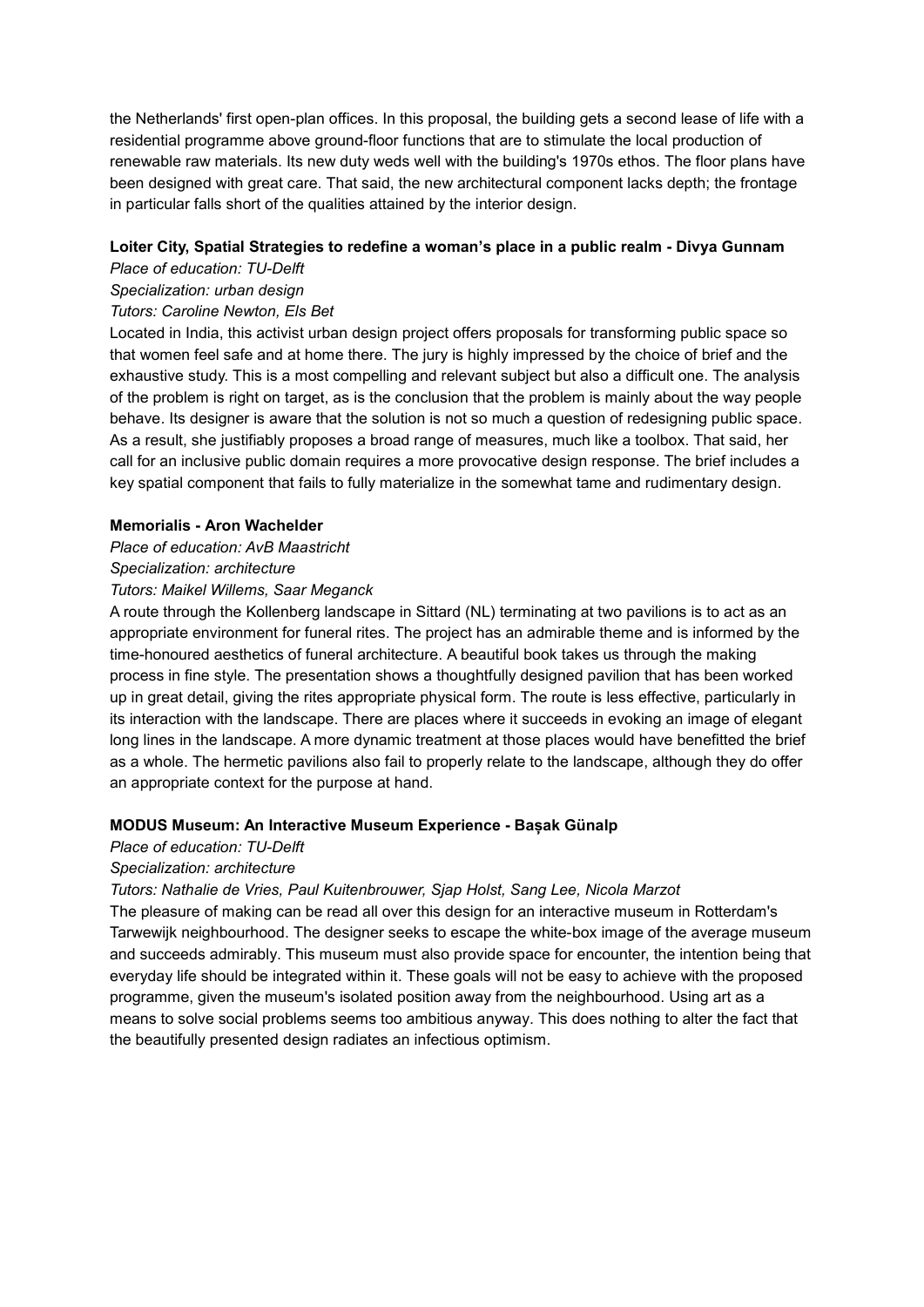#### **Museu Presente - Carolina Chataignier**

*Place of education: AvB Amsterdam*

#### *Specialization: architecture*

#### *Tutors: Uri Gilad, Jana Crepon, Jarrik Ouburg*

This superb project to transform the National Museum of Brazil in Rio de Janeiro after its devastation by fire sees its designer using the disaster as an opportunity to redefine the museum's role. She succeeds convincingly in this endeavour. The museum's new cultural and social duty has been developed on the strength of an in-depth study and worked up magnificently in the design. The designer has made the most of the tension between the damaged original building and the new infill. The architecture is spot-on and the design has been well thought through at every scale. All this reveals the designer's firm grasp of this relevant and topical brief. That being said, the relationship with the context could have done with more attention. The presentation is exceptionally fine.

## **Pelgrimage, een tocht naar de bron/Pilgrimage, a journey to the source - Nikki Witsenboer**

# *Place of education: AvB Arnhem*

## *Specialization: architecture*

## *Tutors: Arjen Aarnoudse, Ralph Brodruck, Annemariken Hilberink*

The pilgrimage consists of a five-day journey on foot through the valley of Engadin in the Swiss Alps. The presentation is superb; the books are particularly impressive. Four meticulously designed retreats have been given a place along the route. These objects are closer to Land Art, however, and lack the offbeat quality necessary to enhance the pilgrim's perception of the route.

## **Rethinking a Parking Garage: The City Hotel - Amabel Chiarito**

# *Place of education: TU-Delft*

## *Specialization: architecture*

## *Tutors: Daniel Rosbottom, Mark Pimlott, Mauro Parravicini, Sam de Vocht*

This project transforms the parking garage of the Bijenkorf department store in Amsterdam into a place that is to function as a community centre for the city's inhabitants. The brief to repurpose a multi-storey car park is well chosen and addresses a most relevant theme. Regrettably, the finely detailed design fails to make the grade as an example for a more general application. The brief could have been treated at greater depth, and there is no explanation of the reason for this transition.

## **Reviving Ponds in the Urban Network - Yi-Tang Kao**

## *Place of education: TU-Delft*

## *Specialization: landscape architecture*

## *Tutors: Inge Bobbink, Cinco Hsinko Yu*

This landscape architectural design addresses an important issue, its aim being to reactivate the traditional water system in Taoyuan County in Taiwan as a sustainable and compelling public space. The project report presents a disarmingly good and thorough analysis of the brief. The line of approach, which seeks to improve the hydrological system and ecology of the planning area as well as develop a more appealing public domain, is as sympathetic as it is relevant. The project has been designed to encompass all scales but its translation into a design is lacking, particularly at the middle scale. This is one reason why it remains unclear whether the designed hydrological system would work in practice. At the micro scale, the design presents a sensitive response with an attractive spatial quality. The project's strength lies mainly in the tale it has to tell.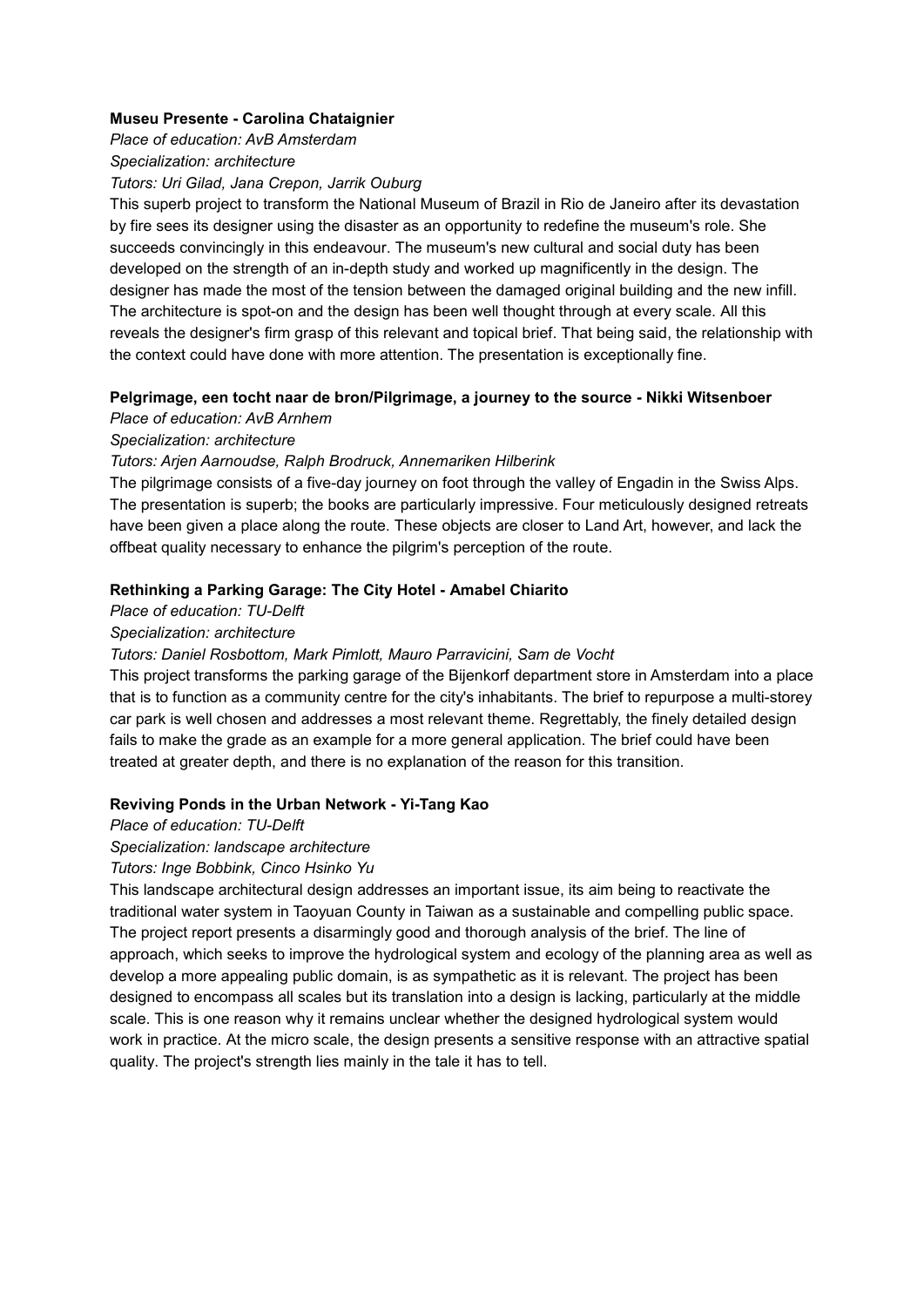#### **Samen in de nieuwe stad/Together in the new city - Nanko Boerma**

*Place of education: AvB Groningen*

#### *Specialization: architecture*

#### *Tutors: Gabriël Schwake, Martine Drijfholt, Clemens Bernardt*

This architectural project sets out to develop a social and inclusive living environment, in itself a fine and extremely relevant theme. The design is sited in the city of Groningen. The quest for collectivity is most interesting and has much in common with 1970s ideology. The project is well presented and has something of a traditional air about it. However, its architecture is too reliant on repetition and fails to take account of its setting. There is nothing of an overarching statement.

## **Susirna - Tereza Chroňáková**

## *Place of education: KABK Inside*

#### *Specialization: interior architecture*

*Tutors: Fokke Moerel, Anne Hoogewoning, Gerjan Streng, Junyuan Chen, Hans Venhuizen* The designer of this poetic project seeks to reinstate a sense of community in the Czech village of Libějovické Svobodné Hory. The project has a highly personal thrust: Tereza plans to live and work in that village, yet still manages to give the brief a general relevance. This design for a 'susirna' or fruitdrying kiln is to give the fruit-growing villagers a common facility that addresses the general problem of social estrangement. She intends to build and manage the facility herself after completing her studies. It's a compelling tale, like the design, which has the pleasure of making written all over it. Its designer has a grasp of the subject and the relevant brief. The jury wholeheartedly supports her in her venture. Unlike most other entries to this edition of Archiprix, Susirna possesses a limited degree of complexity.

## **Territory and Trans-gression: an architecture of failure - Pedro Daniel Pantaleone**

## *Place of education: TU-Delft*

## *Specialization: architecture*

## *Tutors: Oscar Rommens, Nishat Awan, Mauro Parravicini*

The designer states that the project embraces the prospect of crisis as a permanent condition. This dystopian focus is translated into the design to rehabilitate an abandoned industrial complex at Degtyarsk in Siberia. The brief offers points of contact for the local community to build with debris from the abandoned structures. This functional infill seems a little tame in view of the hard-hitting project statement. Even so, the programme of transformation has been tackled along fascinating lines. The design encompasses different scales and takes good account of the time factor. The notion of transience is vividly treated and the finely presented design has been worked up in great technical detail.

## **The Calabar Sculpture Garden - Stephanie Ete**

## *Place of education: AvB Amsterdam*

## *Specialization: architecture*

## *Tutors: Jo Barnet, Remco Rolvink, Joseph Litchfield*

Projected in this sculpture garden at the heart of the city of Calabar in Nigeria is a new museum, an ensemble of pavilions that deftly express the culture of the place and of the country as a whole. The museum is intended to house a collection that reflects Calabar's identity. The socially engaged project succeeds in appropriately distancing itself from the colonial history during which Nigerian art was stolen and ended up in foreign museums, leaving the collections in Nigerian museums as reminders of that colonial era. The design combines cultural history with the situation as it is today. Its visual form most effectively derives from the patterns of the traditional Ukara cloth. The design of the sculpture garden and its pavilions gives a convincing account of the intended reinstatement of local culture. The sumptuous architecture weds well with the context in a potent mix of buildings and landscape.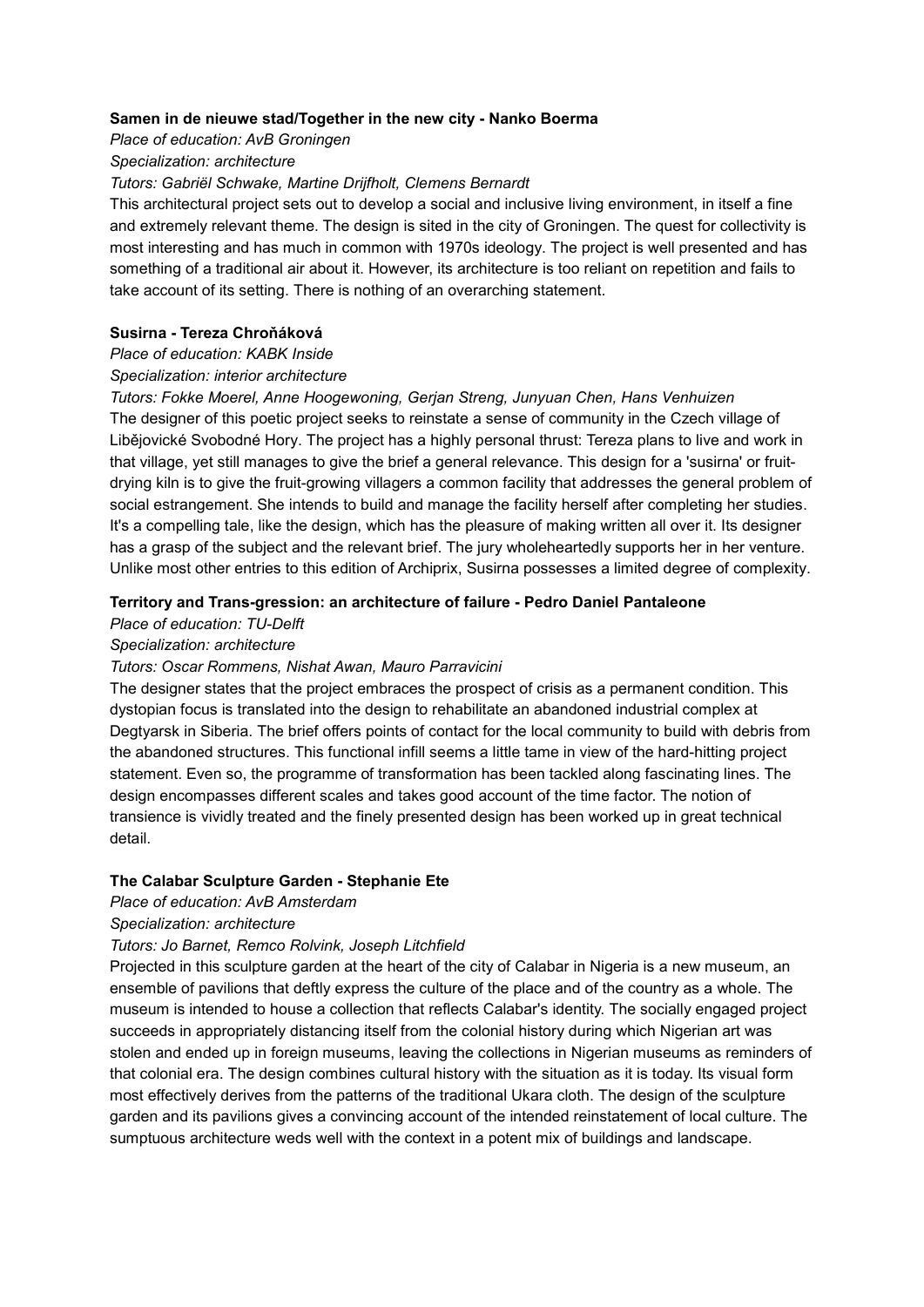## **The Workers Madinat: Housing for Migrant Workers in Oman - Ramona Scheffer**

## *Place of education: TU-Delft*

## *Specialization: architecture*

## *Tutors: Nelson Mota, Jan van de Voort, Paul Chan*

In the first place, the neighbourhood designed in Muscat, the capital of Oman, is intended to house migrant workers, but it is also a sustainable investment in an urban area for people of different cultural backgrounds. The extremely well-grounded study has been suitably translated into a beautifully designed and finely visualized project.

It is a relevant brief, as the conditions in which these migrant workers have to live are beyond disgraceful. By interviewing workers and closely studying their way of life, the designer has firmly grasped the essence of the brief and effectively translated it into the design. The neighbourhood's design is right on target and the floor plans for the housing are neatly configured. Indeed, the design looks complete already, which is precisely why the jury has its doubts about this solution. Who is going to pay for this meticulously detailed neighbourhood when the workers themselves often go without wages? That aside, the project is invaluable as a call for an approach that benefits both the living conditions of the migrant workers and the quality of the neighbourhood as a whole.

## **Tra Città E Fiume - Puck ten Hoope**

*Place of education: TU-Eindhoven*

*Specializations: architecture & urban design*

## *Tutors: Christian Rapp, Haike Apelt, Wouter Hilhorst*

This architectural/urban design project constructs a scenic route to connect the centre of Florence with the surrounding countryside. Along it are a number of small interventions that are to contribute substantially to its quality. The foregoing in-depth group study provides a useful analysis of the city but gives no clear indication of how the study translates into a design. The project has been designed and drawn with great care. Regrettably, the sequence of sensitive interventions fails to acknowledge the scale of the city and is too episodic to be able to activate the route. The designer's fascination with the local history prevents the project from taking on an identity of its own.

# **Unlocking the Potentials of Green Urban Cemeteries - Dirco Kok**

*Place of education: WUR*

*Specialization: landscape architecture*

# *Tutor: Marlies Brinkhuijsen*

The project develops a series of design principles intended to improve the ecological and functional performance of urban cemeteries. These are then mobilized in a design for the Tongerseweg cemetery in Maastricht. This sees the designer broaching a worthy task of great general relevance. The strategy of using well-grounded research to develop generally applicable options to improve the performance of cemeteries is only to be commended. The designed solution in Maastricht is unconvincing, however, and seems more like an assemblage of fragments, with the culture and ceremonies of burial relegated to the background. Regrettably, the static image we are left with falls short as a response to the stated aims, as it fails to address the layered aspect of the brief and the time factor.

# **Zoetwater erven op zilte zeebodem/Freshwater farms on saline soils - Lieke Jildou de Jong**

## *Place of education: AvB Amsterdam*

# *Specialization: landscape architecture*

# *Tutors: Marieke Timmermans, Mirte van Laarhoven, Floris Alkemade*

This landscape architectural project offers an inspiring perspective on seed potato production in Noord-Groningen. This region in the north of the country provides a quarter of the seed potatoes on the world food market, but production is threatened by so many factors including sea-level rise, seepage, depletion of the soils, and the dramatic decrease in biodiversity. Freshwater farms on saline